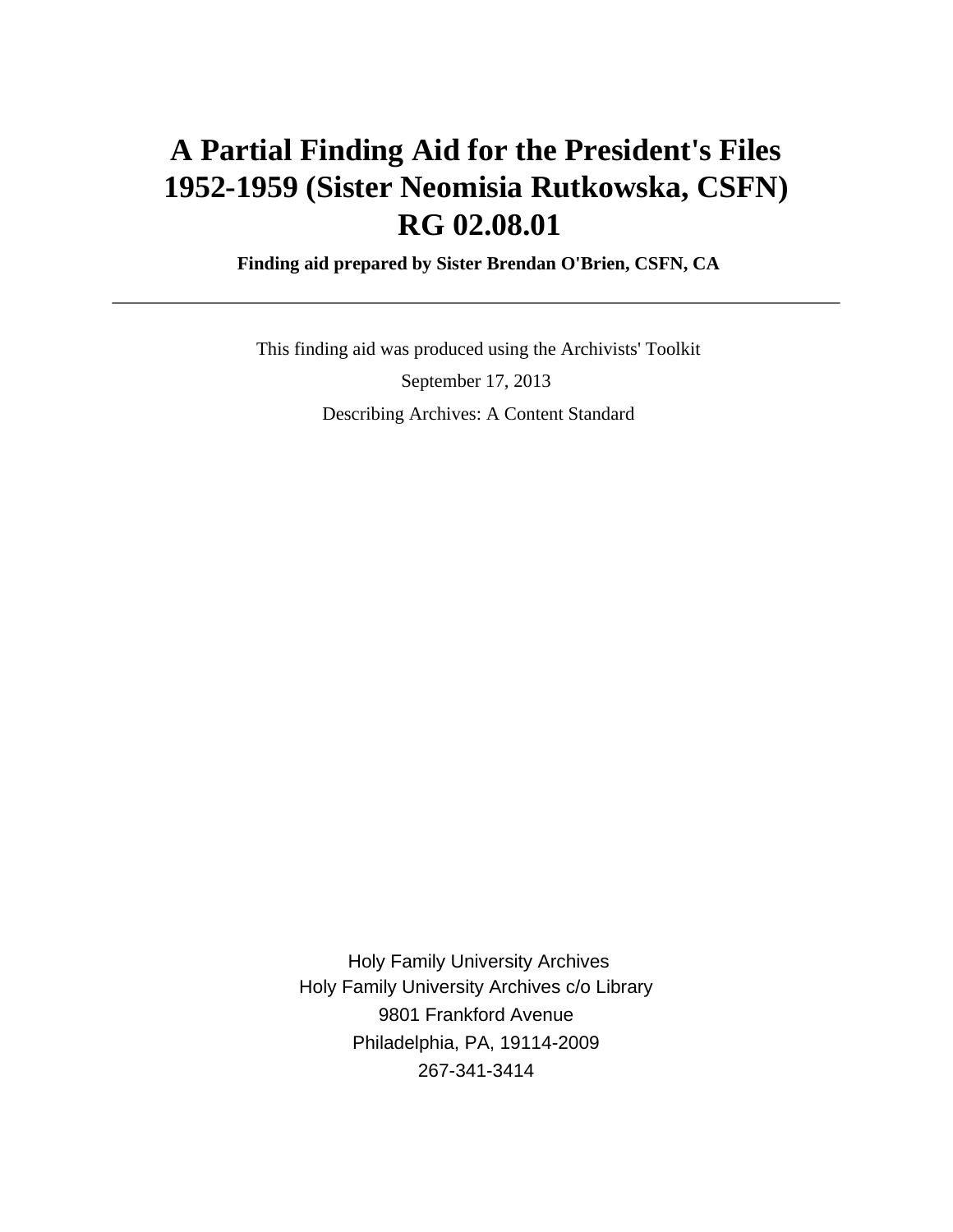# **Table of Contents**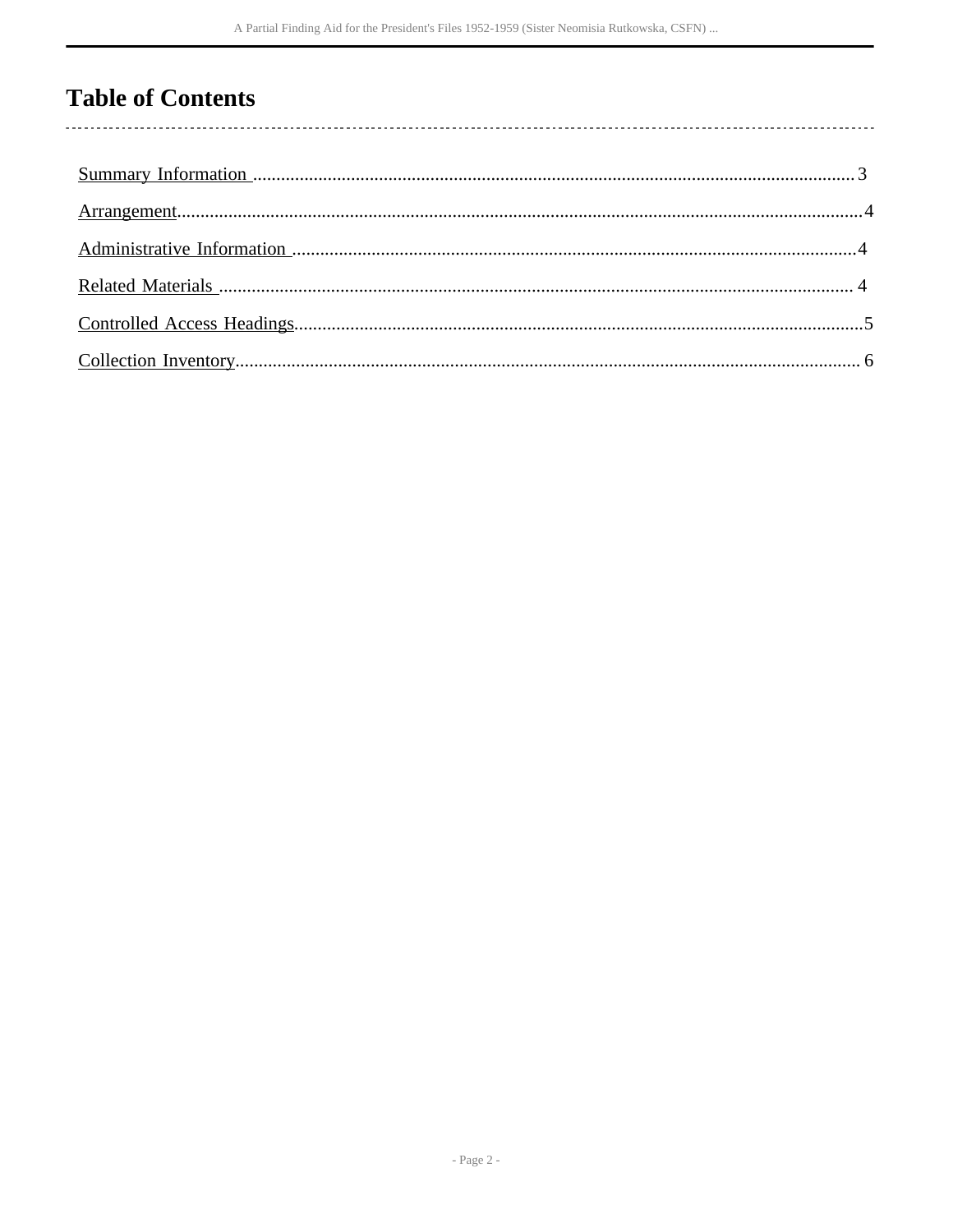# <span id="page-2-0"></span>**Summary Information**

| <b>Repository</b>          | Holy Family University Archives                                                                                                                                                                                                                                                                                                        |
|----------------------------|----------------------------------------------------------------------------------------------------------------------------------------------------------------------------------------------------------------------------------------------------------------------------------------------------------------------------------------|
| <b>Creator</b>             | Rutkowska, Neomisia, Sister, CSFN, 1898-1998                                                                                                                                                                                                                                                                                           |
| <b>Title</b>               | President's files 1952-1959 (Sister Neomisia Rutkowska, CSFN)                                                                                                                                                                                                                                                                          |
| <b>Date</b>                | 1952-1959                                                                                                                                                                                                                                                                                                                              |
| <b>Extent</b>              | 0.5 Linear feet (1 manuscript box)                                                                                                                                                                                                                                                                                                     |
| Language                   | English                                                                                                                                                                                                                                                                                                                                |
| <b>Language of Records</b> | English                                                                                                                                                                                                                                                                                                                                |
| <b>Abstract</b>            | This series includes records for many of the events occuring immediately<br>prior to and during Sister Neomisia Rutkowska's presidency (1954-<br>July 1959). Sister Neomisia was the founding president of Holy Family<br>University (then Holy Family College) and the records document aspects<br>of the University's early history. |

#### **Preferred Citation**

Preferred citation for this material is: [Identification of item], in President's Files 1952-1959 (Sister Neomisia Rutkowska, CSFN), University Archives, Holy Family University.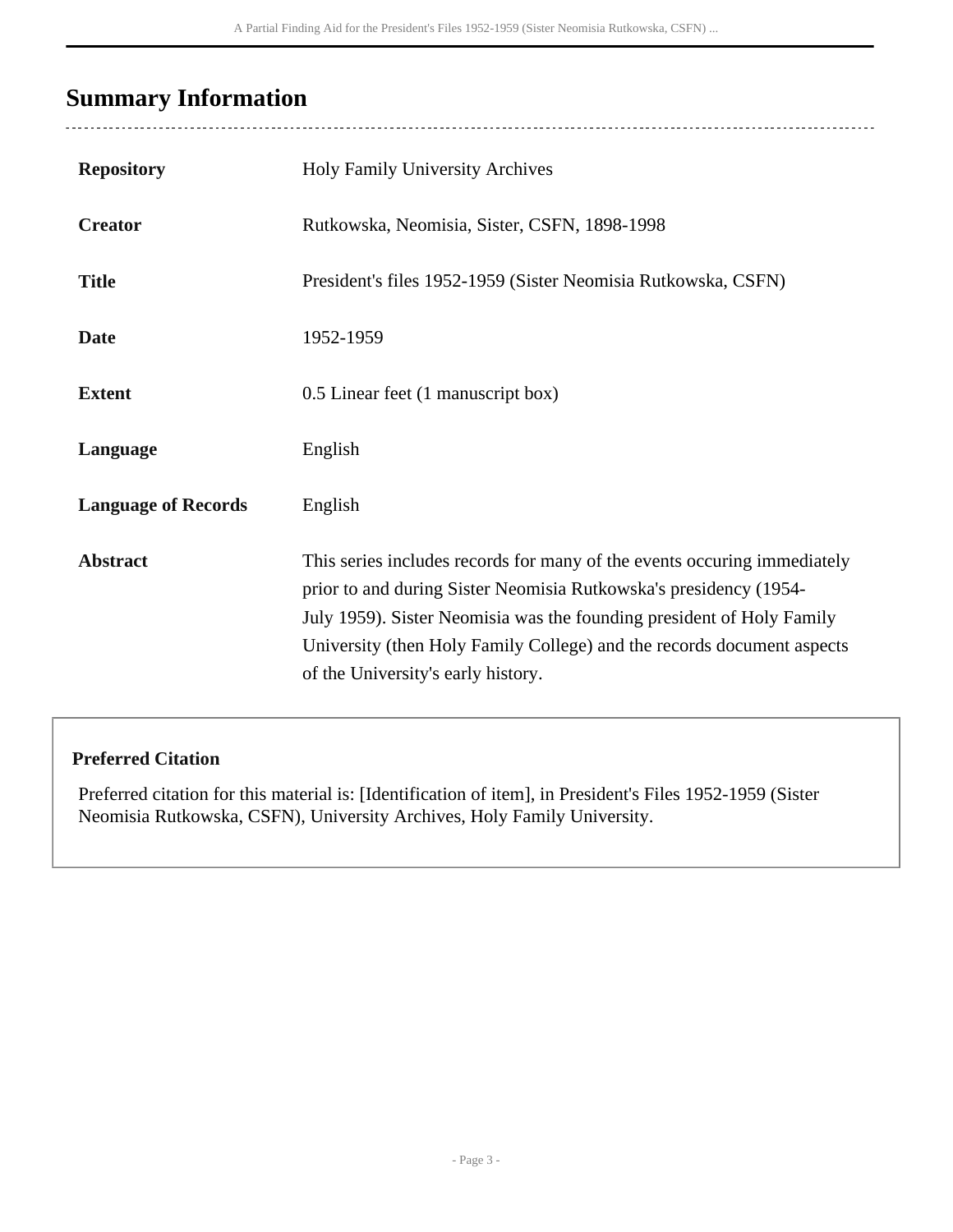### <span id="page-3-0"></span>**Arrangement**

The records in this series are arranged in subseries by topic: correspondence, finance, surveys/ questionnaires, general files.

## <span id="page-3-1"></span>**Administrative Information**

#### **Publication Information**

Holy Family University Archives

#### **Access Restrictions**

Contact the University Archives for an appointment to access these records and for details regarding access restrictions which may apply due to university policy or legislation governing privacy issues.

#### **Copyright Notice**

 Copyright is retained by Holy Family University or other creators of items in these records/papers, or their descendants, as stipulated by United States copyright law.

#### **Conditions Governing Use**

Copyright restrictions may apply. Please contact the University Archives with requests for copying and for authorization to publish, quote or reproduce the material.

#### **Source of Acquisition**

The records in this series were transferred in stages to the University Archives from the President's Office.

## <span id="page-3-2"></span>**Related Materials**

#### **Related Archival Materials**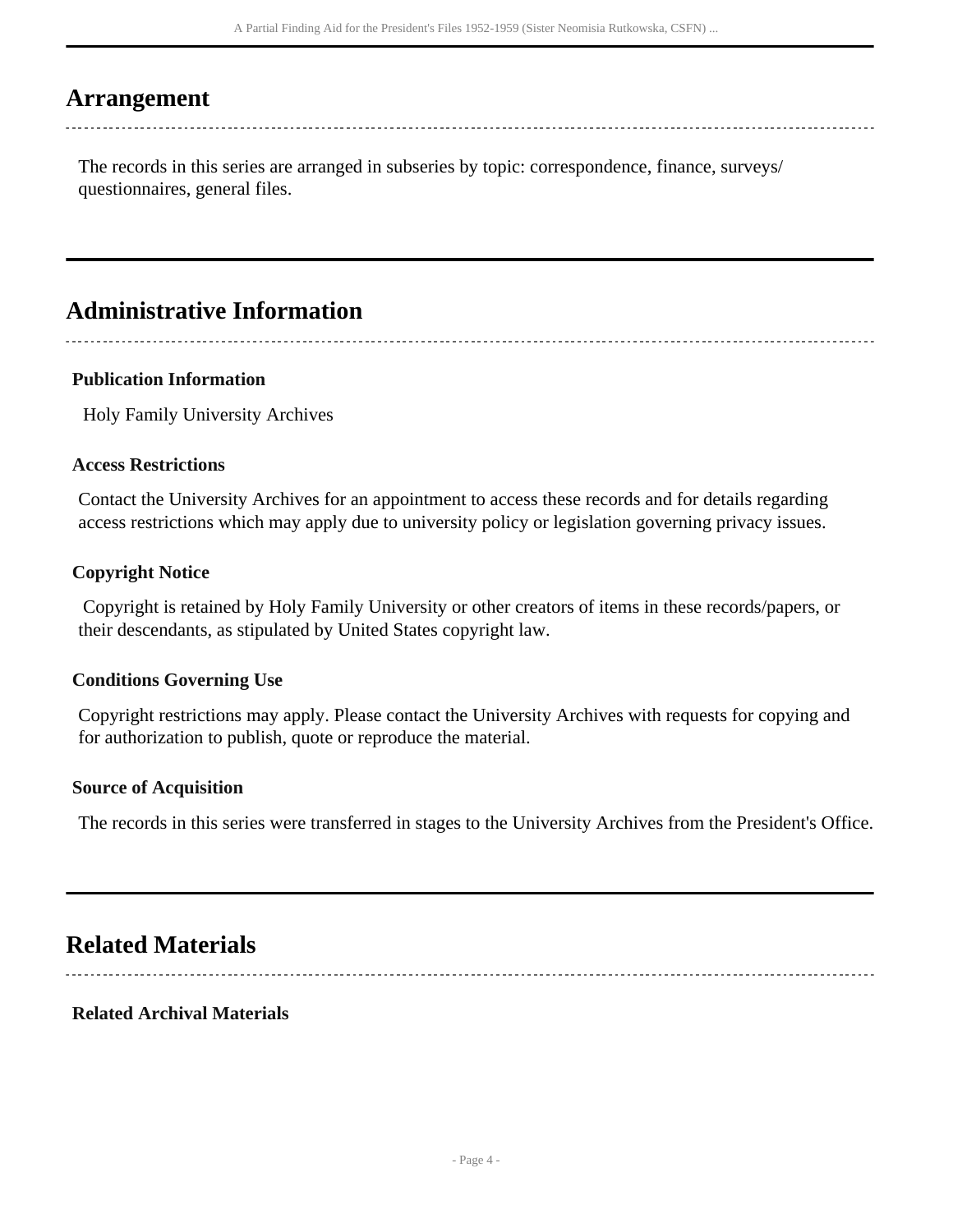Other archival materials related to this series include the collection on Sister Neomisia Rutkowska and the collections on Holy Family Hall and the original Lourdes Hall (now St. Joseph's Hall). The Annals and various university publication and photograph collections also contain material that complement this series.

# <span id="page-4-0"></span>**Controlled Access Headings**

#### **Corporate Name(s)**

• Holy Family University (Philadelphia, Pa.). President's Office.

#### **Genre(s)**

- applications
- correspondence
- publications
- surveys

#### **Geographic Name(s)**

- Pennsylvania
- Philadelphia

#### **Subject(s)**

- academic affairs
- curricula
- finance
- records
- relations with other institutions
- relations with state government
- seals
- transfer credits
- universities and colleges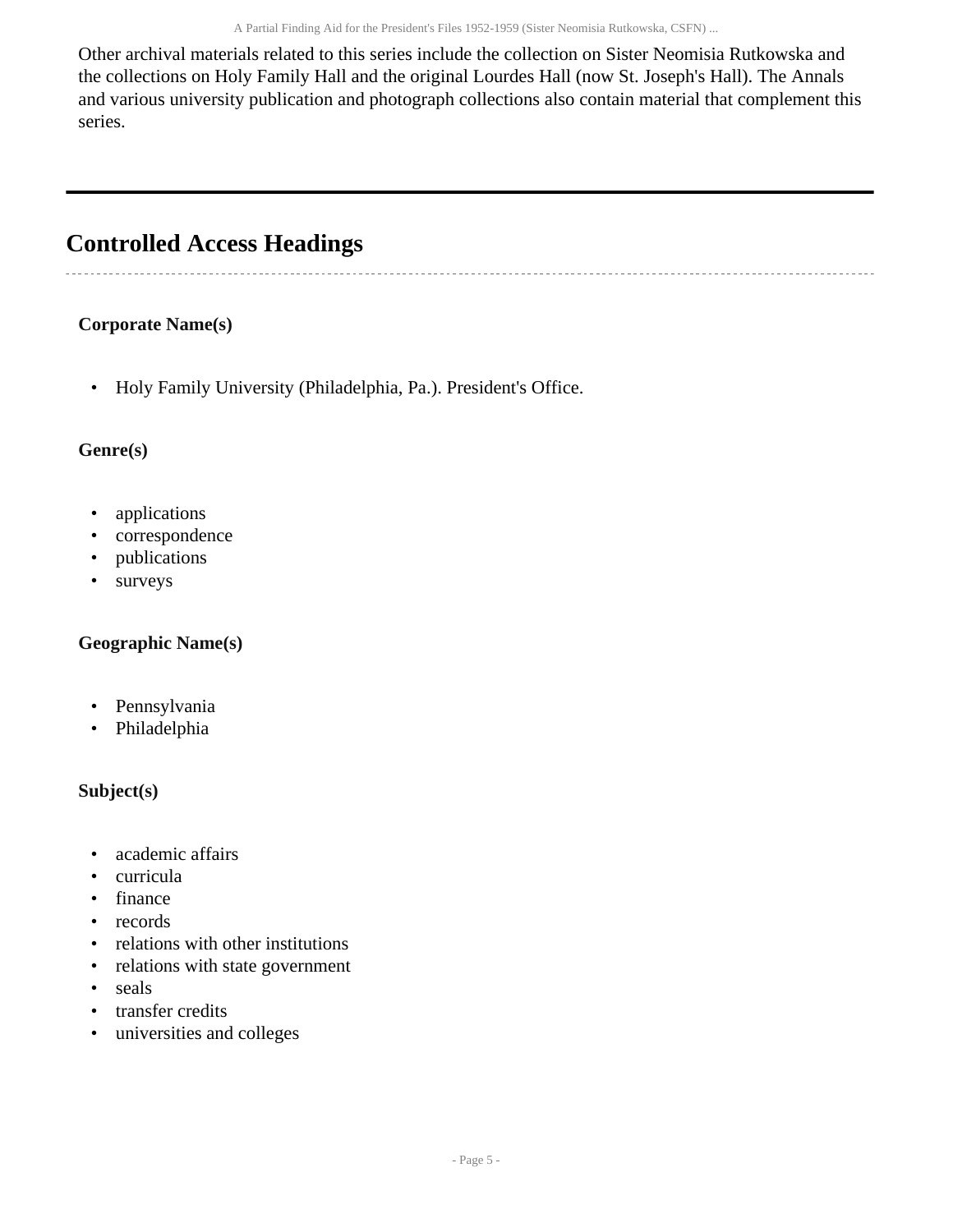### <span id="page-5-0"></span>**Collection Inventory**

 **Box 1 Folder 1 Correspondence (1952-1960)** 

Box 1 Folder 1 Letter to Cathleen Champlin (April 15, 1957)

Box 1 Folder 1 Letter from Richardson Dilworth (July 31, 1956)

Box 1 Folder 1 Letter to Blair Gunther (October 9, 1953)

Box 1 Folder 1 Letter from Kevin R. Keelan, TOR (February 13, 1959)

Box 1 Folder 1 Letter to Kevin R. Keelan, TOR (February 19, 1959)

Box 1 Folder 1 Letter to Kevin R. Keelan, TOR (March 9, 1959)

Box 1 Folder 1 Letter from John J. Kelly (July 29, 1957)

Box 1 Folder 1 Letter from John J. Kelly (July 31, 1957)

Box 1 Folder 1 Letter from John J. Kelly (August 5, 1957)

Box 1 Folder 1 Letter from John J. Kelly (August 6, 1957)

Box 1 Folder 1 Letter to John J. Kelly (September 7, 1957)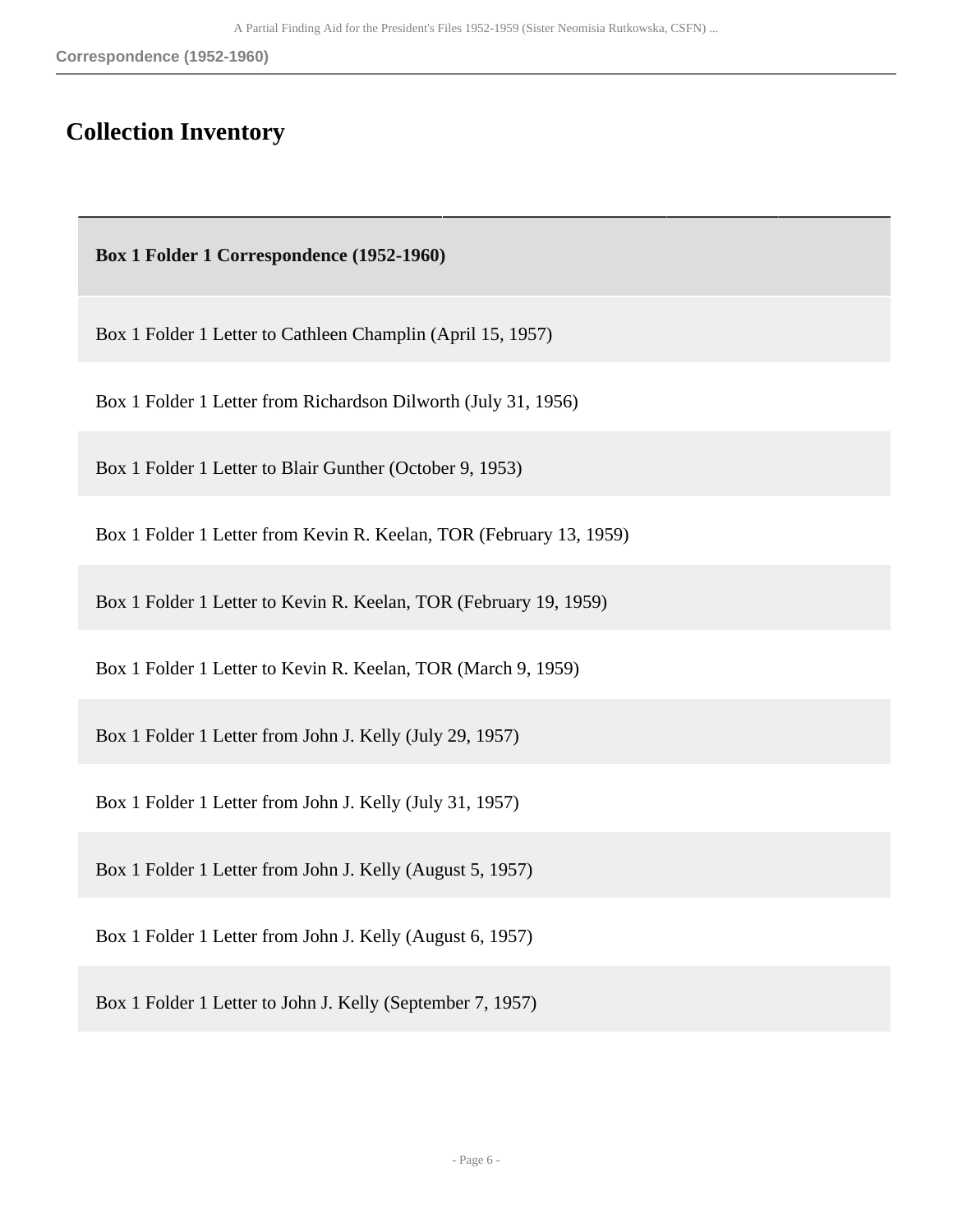**Correspondence (1952-1960)**

Box 1 Folder 1 Letter from Joseph F. Klekotka (June 13, 1957)

Box 1 Folder 1 Letter to Joseph F. Klekotka (June 15, 1957)

Box 1 Folder 1 Telegram From George M. Leader (July 27, 1956)

Box 1 Folder 1 Letter from George M. Leader (May 8, 1957)

Box 1 Folder 1 Letter from Donald A. MacLean (May 8, 1956)

Box 1 Folder 1 Letter from Donald A. MacLean (May 12, 1956)

Box 1 Folder 1 Letter from Donald A. MacLean (May 15, 1956)

Box 1 Folder 1 Letter from Donald A. MacLean (June 2, 1956)

Box 1 Folder 1 Letter from Donald A. MacLean (June 25, 1956)

Box 1 Folder 1 From Joseph M. McShea (December 31, 1955)

Box 1 Folder 1 From Joseph M. McShea (February 20, 1957)

Box 1 Folder 1 To Joseph M. McShea (April 1, 1958)

Box 1 Folder 1 Letter to John F. O'Hara, CSC (June 19, 1952)

Box 1 Folder 1 Letter from John F. O'Hara, CSC (June 23, 1952)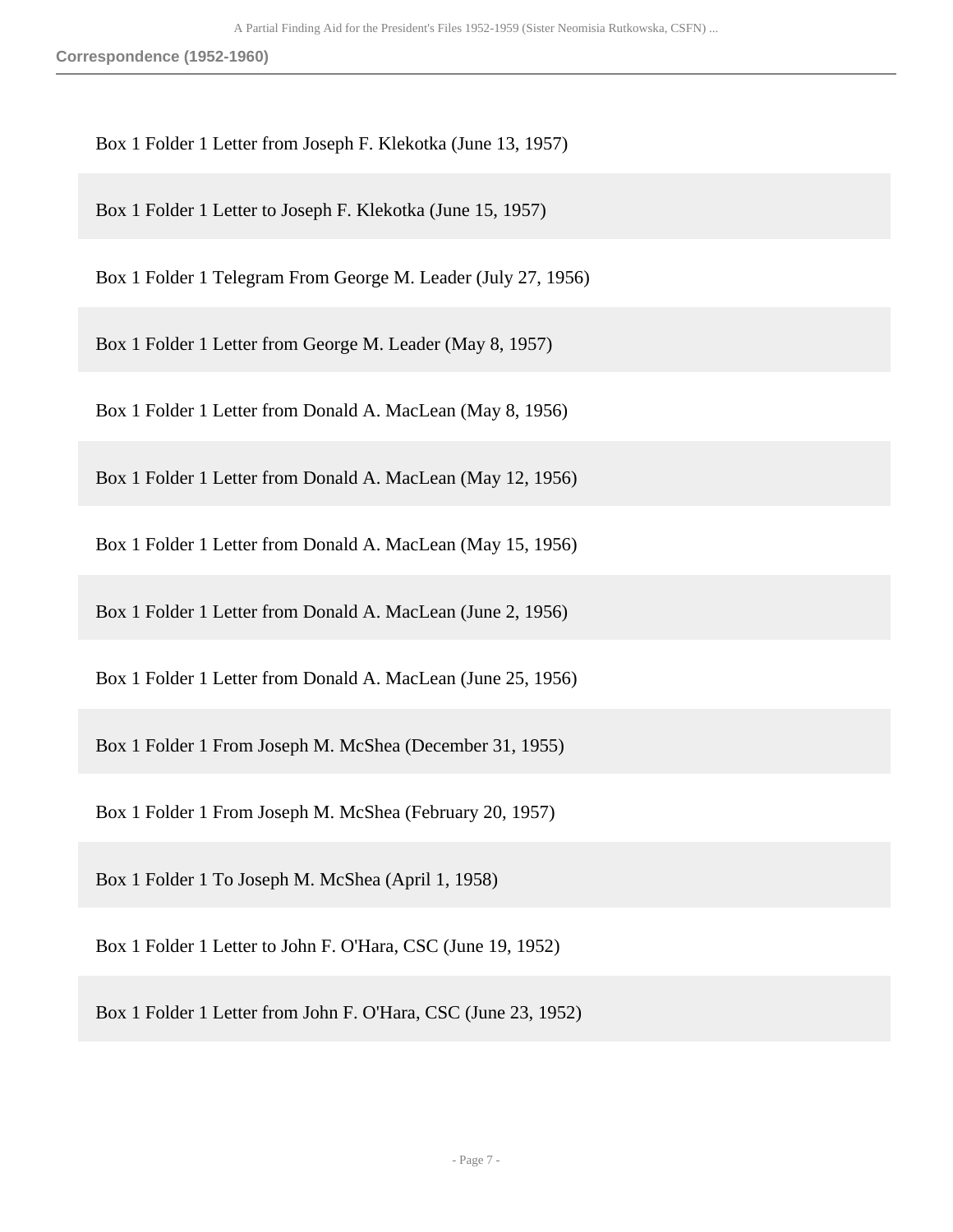**Correspondence (1952-1960)**

Box 1 Folder 1 Letter on behalf of John F. O'Hara, CSC (September 2, 1952)

Box 1 Folder 1 Letter to John F. O'Hara, CSC (November 24, 1952)

Box 1 Folder 1 Letter on behalf of John F. O'Hara, CSC (December 2, 1952)

Box 1 Folder 1 Letter to John F. O'Hara, CSC (January 12, 1954)

Box 1 Folder 1 Letter from John F. O'Hara, CSC (January 18, 1954)

Box 1 Folder 1 Letter to John F. O'Hara, CSC (February 15, 1954)

Box 1 Folder 1 Letter from John F. O'Hara, CSC (February 18, 1954)

Box 1 Folder 1 Letter to John F. O'Hara, CSC (March 9, 1954)

Box 1 Folder 1 Letter from John F. O'Hara, CSC (March 12, 1954)

Box 1 Folder 1 Letter to John F. O'Hara, CSC (May 4, 1954)

Box 1 Folder 1 Letter from John F. O'Hara, CSC (May 7, 1954)

Box 1 Folder 1 Letter from John F. O'Hara, CSC (August 1, 1955)

Box 1 Folder 1 Letter from John F. O'Hara, CSC (September 28, 1955)

Box 1 Folder 1 Letter to John F. O'Hara, CSC (March 12, 1958)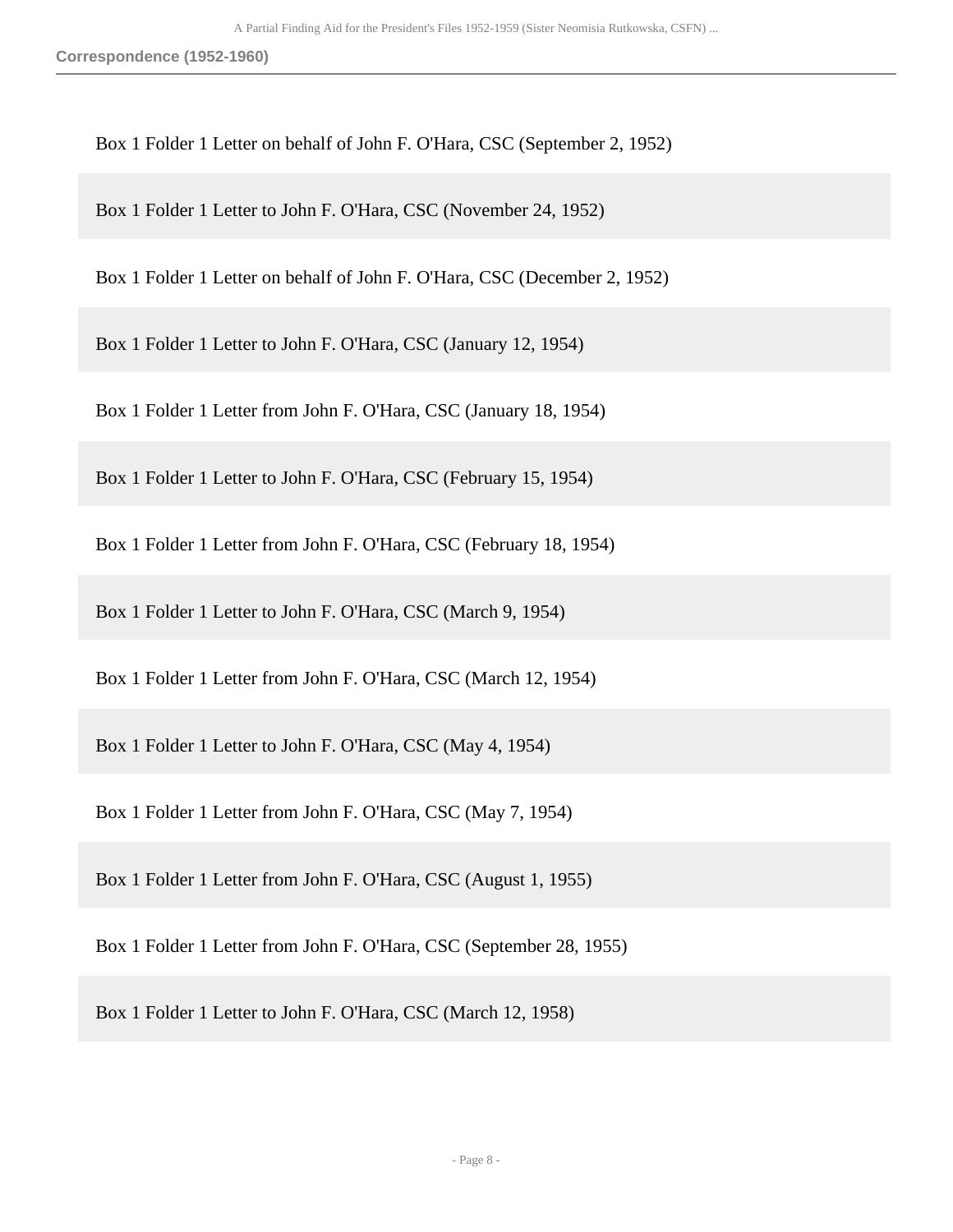**Finance (1955-1959)**

Box 1 Folder 1 Letter from Edward M. Reilly (February 11, 1957)

Box 1 Folder 1 Letter from J. J. Roebiecki (May 10, 1958)

Box 1 Folder 1 Letter from Mary A. Scheuhing (September 12, 1958)

Box 1 Folder 1 Letter to Mary A. Scheuhing (September 16, 1958)

Box 1 Folder 1 Miscellaneous correspondence (1952-1960)

**Finance (1955-1959)** 

Box 1 Folder 2 Financial statements (June 1955-June 30, 1959)

 Box 1 Folder 3 Fidelity-Philadelphia Trust Company Investment Supervisory Account (May 1955-July 1959)

**Surveys/Questionnaires (1954-1959)** 

Box 1 Folder 4 Commonwealth of Pennsylvania Department of Public Instruction (1954-1959)

**General files (1953-1959)** 

Box 1 Folder 5 Armorial seal (February-September 1954)

Box 1 Folder 6 Ave - Freshman publication for the Marian Year (1954)